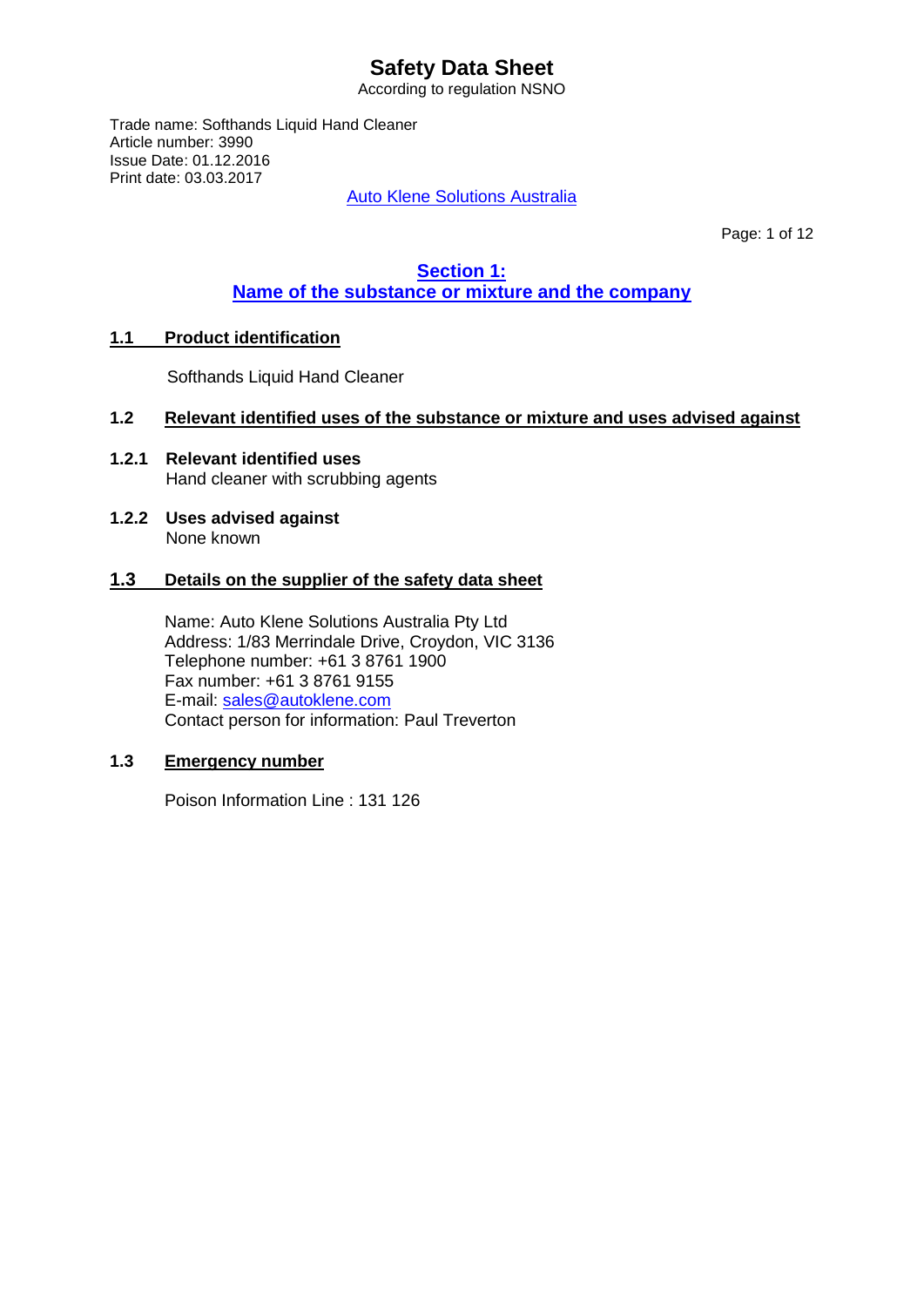According to regulation NSNO

Trade name: Softhands Liquid Hand Cleaner Article number: 3990 Issue Date: 01.12.2016 Print date: 03.03.2017

Auto Klene Solutions Australia

Page: 2 of 12

# **Section 2: Hazards Identification**

## **2.1 Classification of the substance or mixture**

#### **GHS classification**

The mixture is not classified as hazardous

## **2.2 Labelling elements**

## **2.2.1 Labelling in accordance with GHS**

**Product identification:** 3990

**Mixture:** Yes

**Hazard components for labelling:** -

**Hazard pictograms:** No pictograms

# **Signal word:**

No signal word

#### **Hazard warnings:** No hazard warnings

**Safety instructions:**

No safety instructions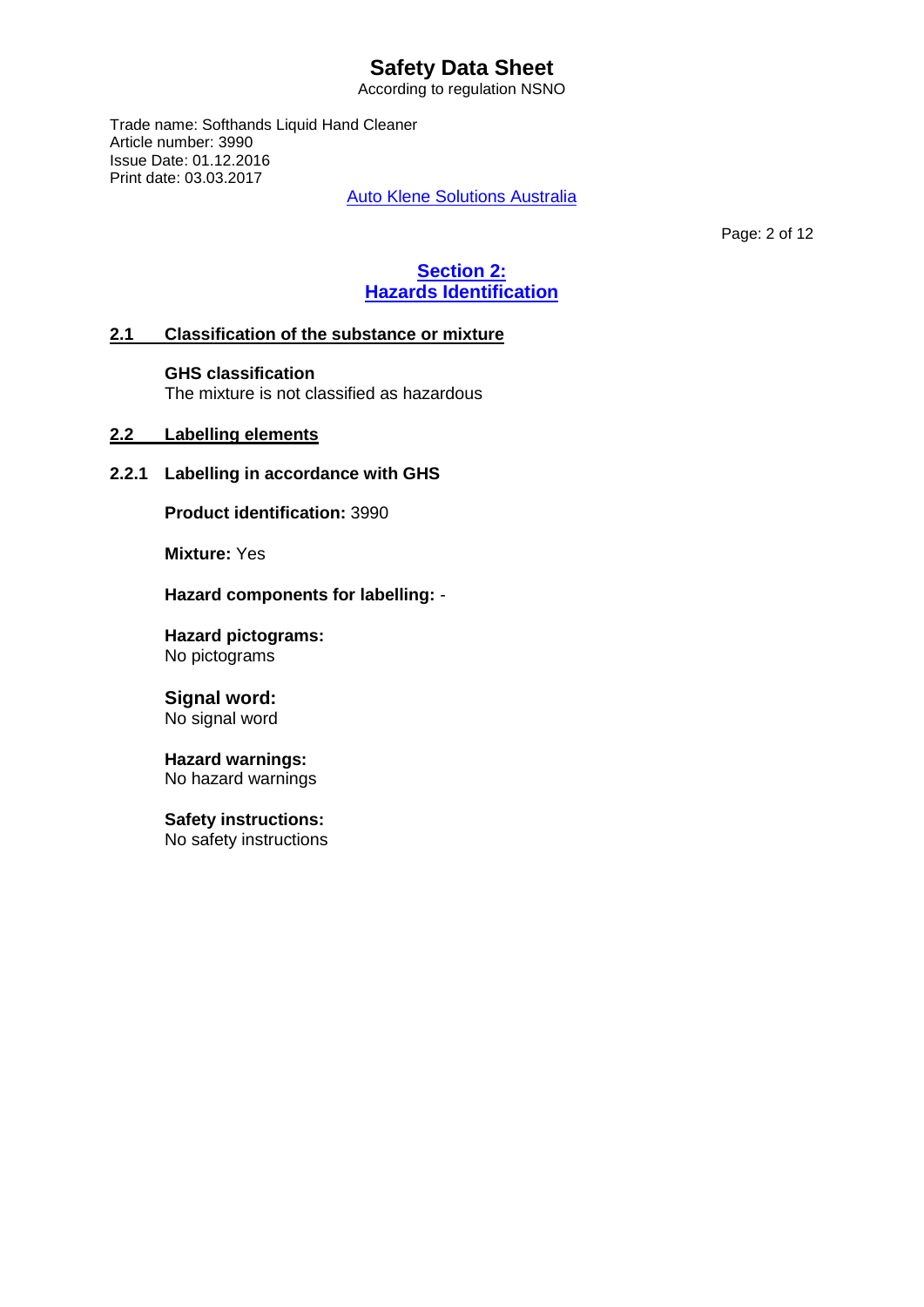According to regulation NSNO

Trade name: Softhands Liquid Hand Cleaner Article number: 3990 Issue Date: 01.12.2016 Print date: 03.03.2017

Auto Klene Solutions Australia

Page: 3 of 12

# **Section 3: Composition / information on ingredients**

## **3.1 Mixtures**

#### **3.1.1 Description**

Hand cleaner with scrubbing agents

#### **3.1.2 Hazardous ingredients**

| Name of<br>substance | CAS No. | <b>Index No</b> | EG No. | Concentration<br>in % | <b>Classification according</b><br>to regulation (EG) No.<br><b>1272 [CLP]</b> |
|----------------------|---------|-----------------|--------|-----------------------|--------------------------------------------------------------------------------|
|                      |         |                 |        |                       |                                                                                |

## **Section 4: First aid measures**

## **4.1 Description of first aid measures**

## **4.1.1 General information**

Remove all soiled clothing immediately

## **4.1.2 After inhalation**

Remove affected persons from the hazard area. Provide fresh air.

## **4.1.3 After contact with skin**

In case of contact with skin: Rinse carefully with water and soap. In case of contact with clothes: Immediately rinse contaminated clothing and skin with plenty of water and take off the clothing afterwards. In case of skin irritation: Seek medical advice / medical help.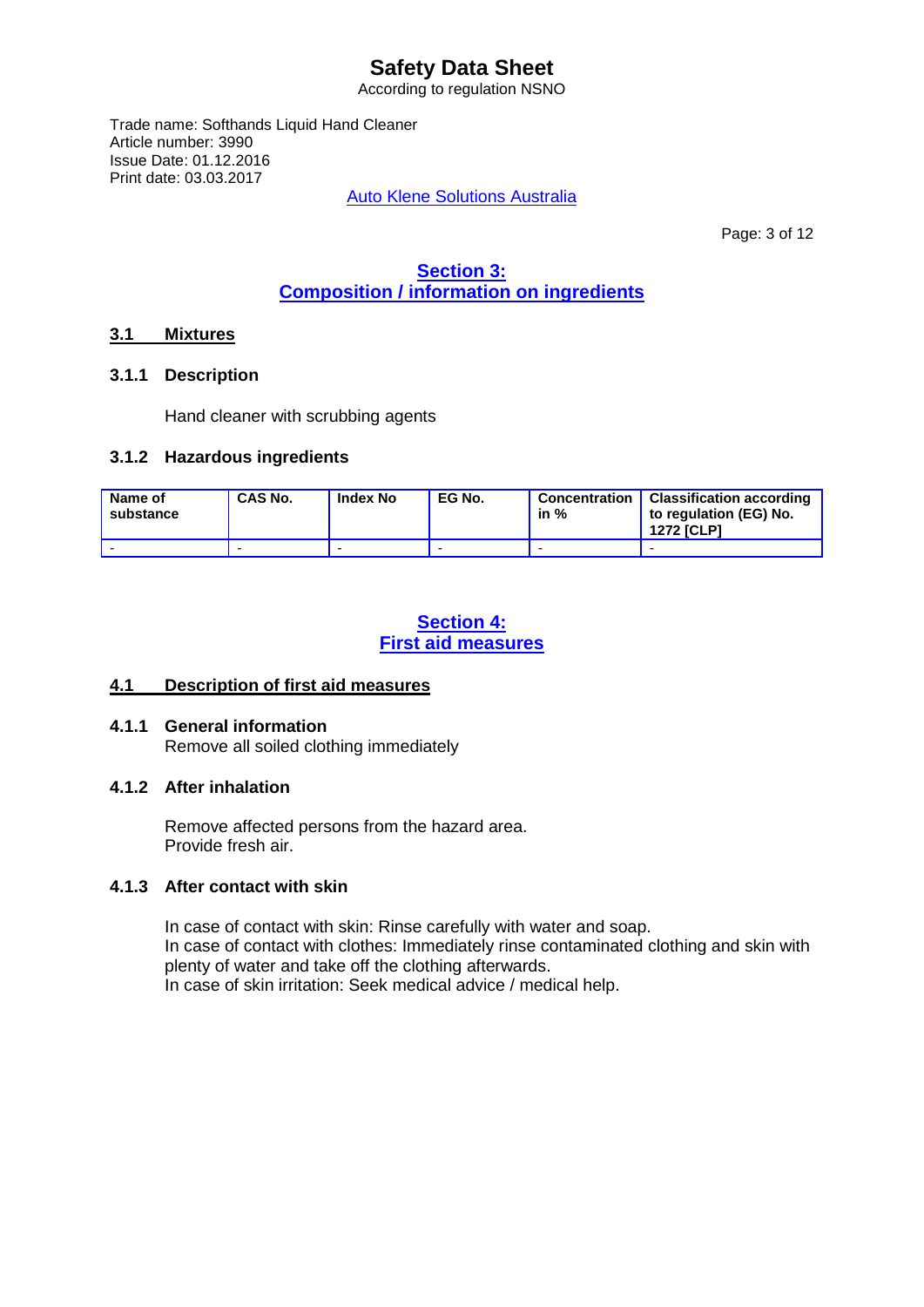According to regulation NSNO

Trade name: Softhands Liquid Hand Cleaner Article number: 3990 Issue Date: 01.12.2016 Print date: 03.03.2017

Auto Klene Solutions Australia

Page: 4 of 12

#### **4.1.4 After contact with eyes**

In case of contact with eyes: Rinse carefully with water for a few minutes. Remove contact lenses if possible. Rinse further. In case of symptoms or in case of doubt seek medical advice / medical help.

#### **4.1.5 After ingestion**

Do not induce vomiting, consult a doctor immediately. Carry along data sheet or label.

#### **4.2 Important acute or delayed symptoms and effects**

If applicable, you can find delayed symptoms in section 11 respectively the types of absorption in section 4.1.

## **4.3 Information on emergency medical assistance or specialized care**

#### **Information for the doctor:**

There is no information available.

## **Section 5: Fire fighting measures**

## **5.1 Extinguishing media**

**Suitable extinguishing media:** Water spray, foam, carbon dioxide, dry/powder extinguishing media

**Unsuitable extinguishing media:** -

## **5.2 Particular risks arising from the substance or mixture**

**Hazardous combustion products:** Combustion gases of organic substances are classified as respiratory toxins.

#### **5.3 Instructions on fire fighting**

Self-contained breathing apparatus, protective clothing and fire full protective suit according on the dimensions of the fire.

## **5.4 Additional information**

Dispose of the contaminated extinguishing water according to the official regulations. Should not be drained into sewers or waters.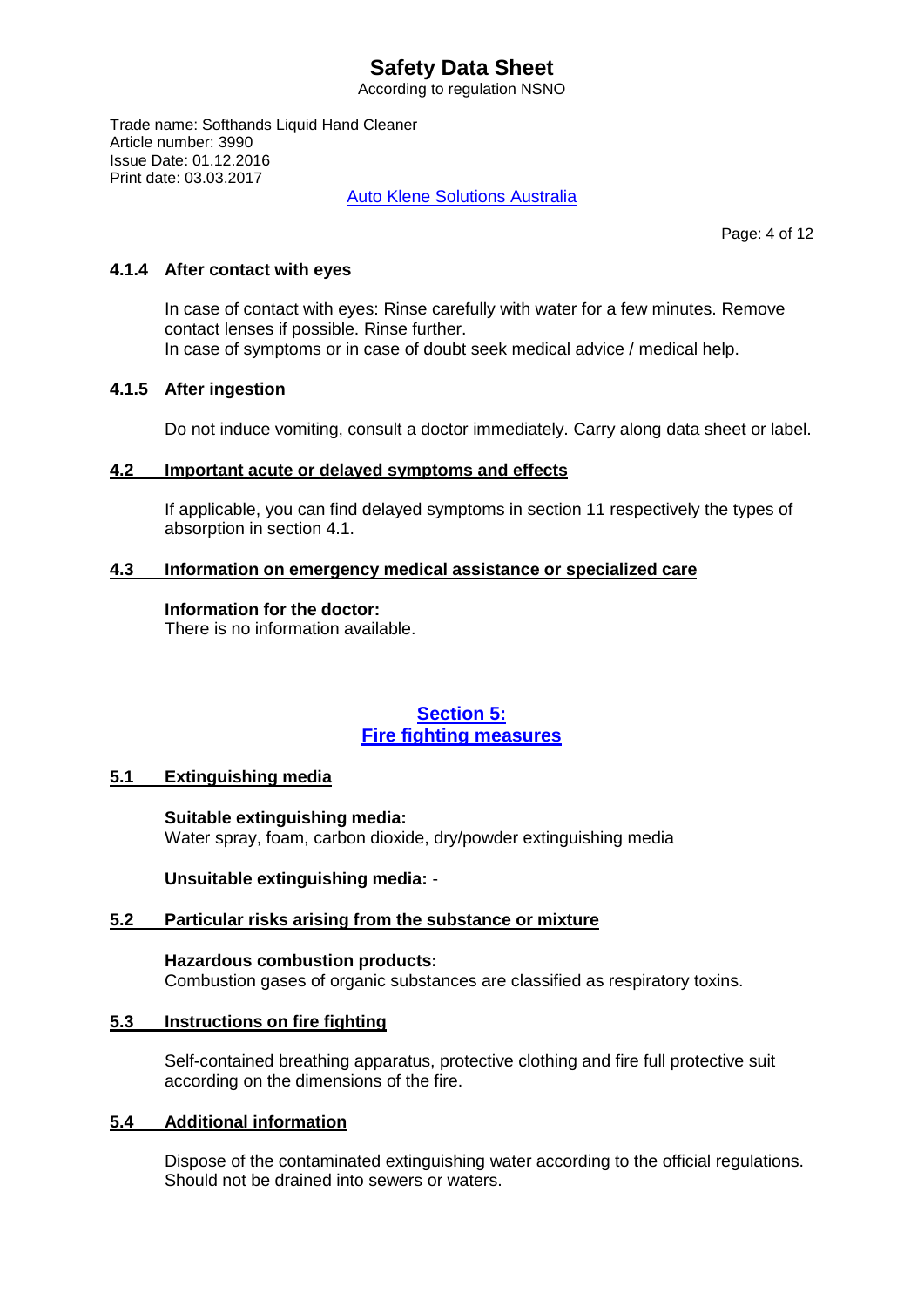According to regulation NSNO

Trade name: Softhands Liquid Hand Cleaner Article number: 3990 Issue Date: 01.12.2016 Print date: 03.03.2017

Auto Klene Solutions Australia

Page: 5 of 12

## **Section 6: Accidental release measures**

### **6.1 Personal precautions, protective equipment and procedures to be applied in case of emergency**

#### **6.1.1 Personal precautions**

See Section 8

#### **6.2 Environmental protection measures**

See Section 12

#### **6.3 Methods and materials for containment and cleaning**

Absorb with liquid-binding material (sand, diatomaceous earth, acid binder, universal binder). Treat the material according to section 13. Dilution with water possible. Flush residues with plenty of water.

#### **6.4 Reference to other sections**

For information for safe handling: check section 7 For information on personal protective equipment: check section 8 For disposal information: check section 13

## **Section 7: Handling and storage**

## **7.1 Precautions for safe handling**

#### **7.1.1 Protection measures**

Precautions for safe handling: Avoid contact with eyes. Note the instructions on the label. Use working methods according to user's guide. Wash your hands before breaks and after work.

## **7.2 Conditions for safe storage, including any incompatibilities**

## **Packaging materials:**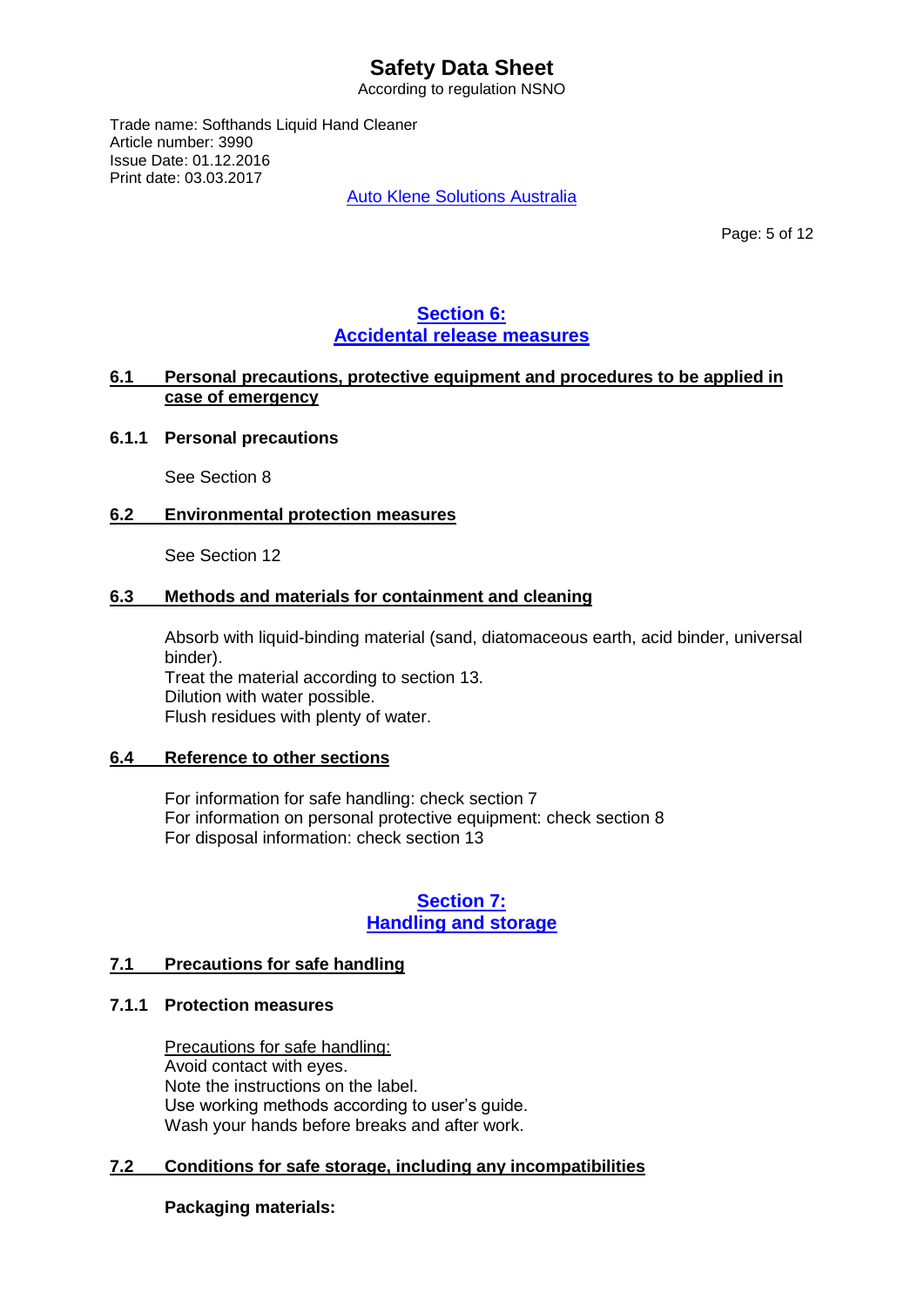According to regulation NSNO

Trade name: Softhands Liquid Hand Cleaner Article number: 3990 Issue Date: 01.12.2016 Print date: 03.03.2017

Auto Klene Solutions Australia

Page: 6 of 12

No special requirements.

#### **Information on storage and containers:**

Storage only in original and closed containers. Consider local water regulations.

**Information on combined storage:**  Storage only in original and closed containers Stock class according to TRGS 510: 12

**Further information on storage conditions:** Keep container in a well-ventilated place. Keep container tightly closed. Protect from frost.

## **Section 8:**

## **Limitation and monitoring of exposure / personal protection equipment**

### **8.1 Parameters to be monitored**

#### **8.1.1 Occupational exposure limits:**

The product / mixture does not contain relevant amounts of substances with limits at the workplace that require monitoring.

## **8.1.2 Biological limits :**

The product / mixture does not contain amounts of substances with biological limits that require monitoring.

## **8.2 Exposure limits and monitoring**

## **8.2.1 Appropriate engineering controls**

Ensure sufficient ventilation. This can be achieved by a local extraction system or general ventilation In case of exceedance of the appropriate workplace limits (AGW): Use respiratory protection. Applies only if exposure limits are listed here.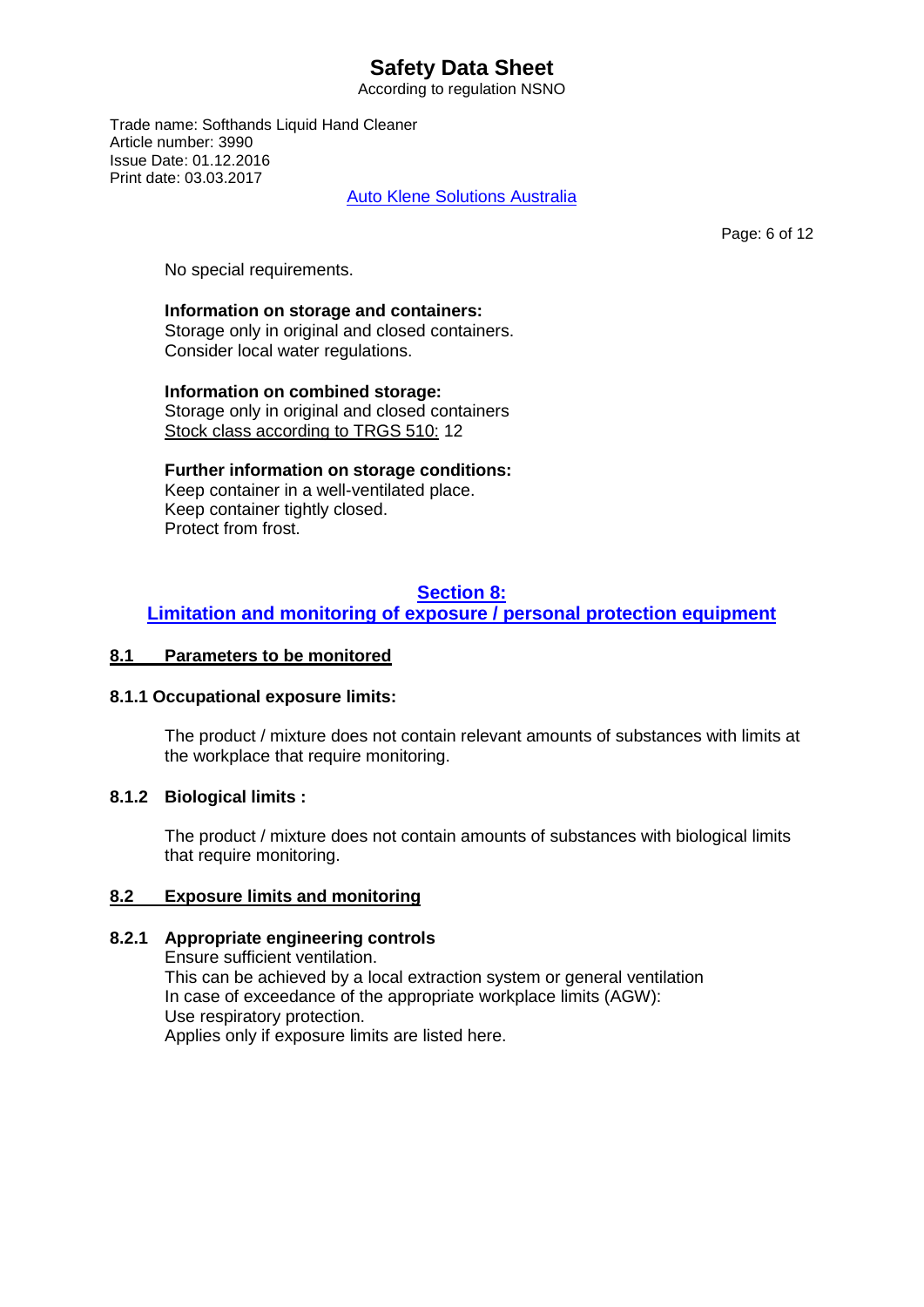According to regulation NSNO

Trade name: Softhands Liquid Hand Cleaner Article number: 3990 Issue Date: 01.12.2016 Print date: 03.03.2017

Auto Klene Solutions Australia

Page: 7 of 12

### **8.2.2 Personal protective equipment**

#### 8.2.2.1 Eye / face protection:

No special equipment for normal use or handling small quantities.

#### 8.2.2.2 Skin protection:

No special equipment for normal use or handling small quantities

#### 8.2.2.3 Respiratory protection:

No special equipment for normal use or handling small quantities

#### 8.2.2.4 Body protection:

No special equipment for normal use or handling small quantities

#### 8.2.2.5 Protection and hygiene measures:

The general hygiene measures for handling chemicals are to be applied. Wash hands before breaks and at end of work. Keep away from foods, drinks and feeding stuffs.

## **8.2.3. Environmental exposure control**

No information available.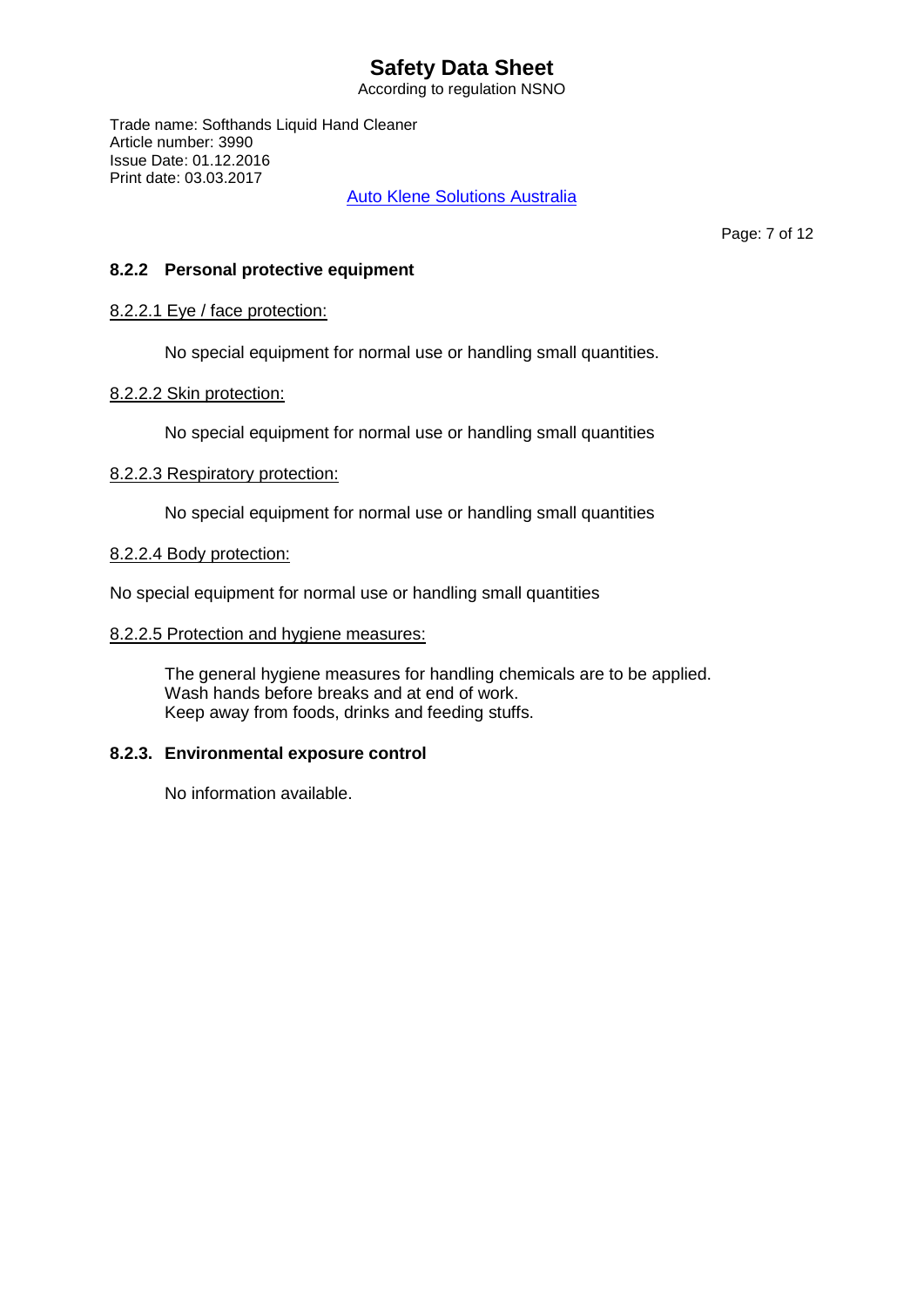According to regulation NSNO

Trade name: Softhands Liquid Hand Cleaner Article number: 3990 Issue Date: 01.12.2016 Print date: 03.03.2017

Auto Klene Solutions Australia

Page: 8 of 12

# **Section 9: Physical and chemical properties**

## **9.1 Information on the basic physical and chemical properties**

#### **9.1.1 Appearance**

| <b>Physical state</b> | Color | <b>Fragrance</b> |
|-----------------------|-------|------------------|
| Liauid                | Creme | Perfumed         |

#### **9.1.2 Safety-relevant basic data**

|                             | <b>Value</b> | <b>Comment</b> |
|-----------------------------|--------------|----------------|
| pH value                    | ~5.8         | Measured       |
| <b>Flash point</b>          |              |                |
| Relative density in g/ml    | ~1,03        | Measured       |
| Solubility in water         | Yes          |                |
| <b>Explosive properties</b> | None         |                |
| <b>Oxidizing properties</b> | None         |                |

## **Section 10: Stability and reactivity**

#### **10.1 Reactivity**

No decomposition in case of proper storage and application.

## **10.2 Chemical stability**

Stable under normal conditions.

#### **10.3 Possibility of hazardous reactions**

Avoid contact with other chemicals.

#### **10.4 Conditions to be avoid**

Check section 7. Protect from frost.

#### **10.5 Incompatible materials**

None known

#### **10.6 Hazardous decomposition products**

There are no hazardous decomposition products known.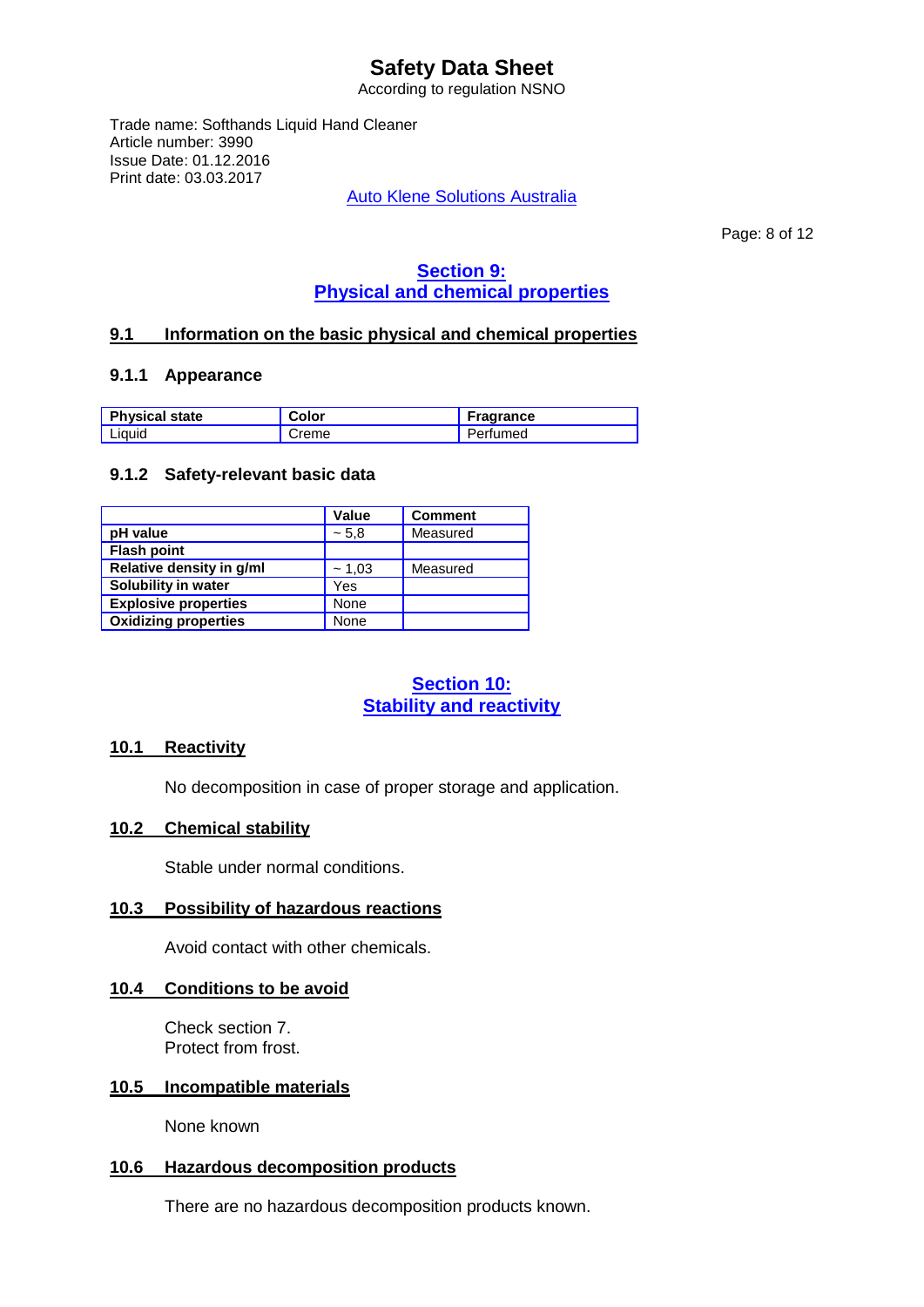According to regulation NSNO

Trade name: Softhands Liquid Hand Cleaner Article number: 3990 Issue Date: 01.12.2016 Print date: 03.03.2017

Auto Klene Solutions Australia

Page: 9 of 12

## **Section 11: Toxicological information**

## **11.1 Information on toxicological effects**

## **Toxic kinetics, metabolism and distribution**

Not classified

#### **Acute toxicity**

Not classified

## **Corrosion / irritation of the skin / eyes:**

 Skin irritation: not classified Eye irritation: not classified

#### **Respiratory or skin sensitization**

Not classified.

## **Specific target organ systemic toxicity (single exposure)**

Not classified

#### **CMR effects (carcinogenic, mutagenic and reprotoxic effects)** Carcinogenicity: not classified. Mutagenicity: not classified. Teratogenicity: not classified.

## **11.2 Additional information**

## **Section 12: Environmental information**

## **12.1 Toxicity**

-

### **12.1.1 Water hazards**

Eco toxicological data for the mixture is not available.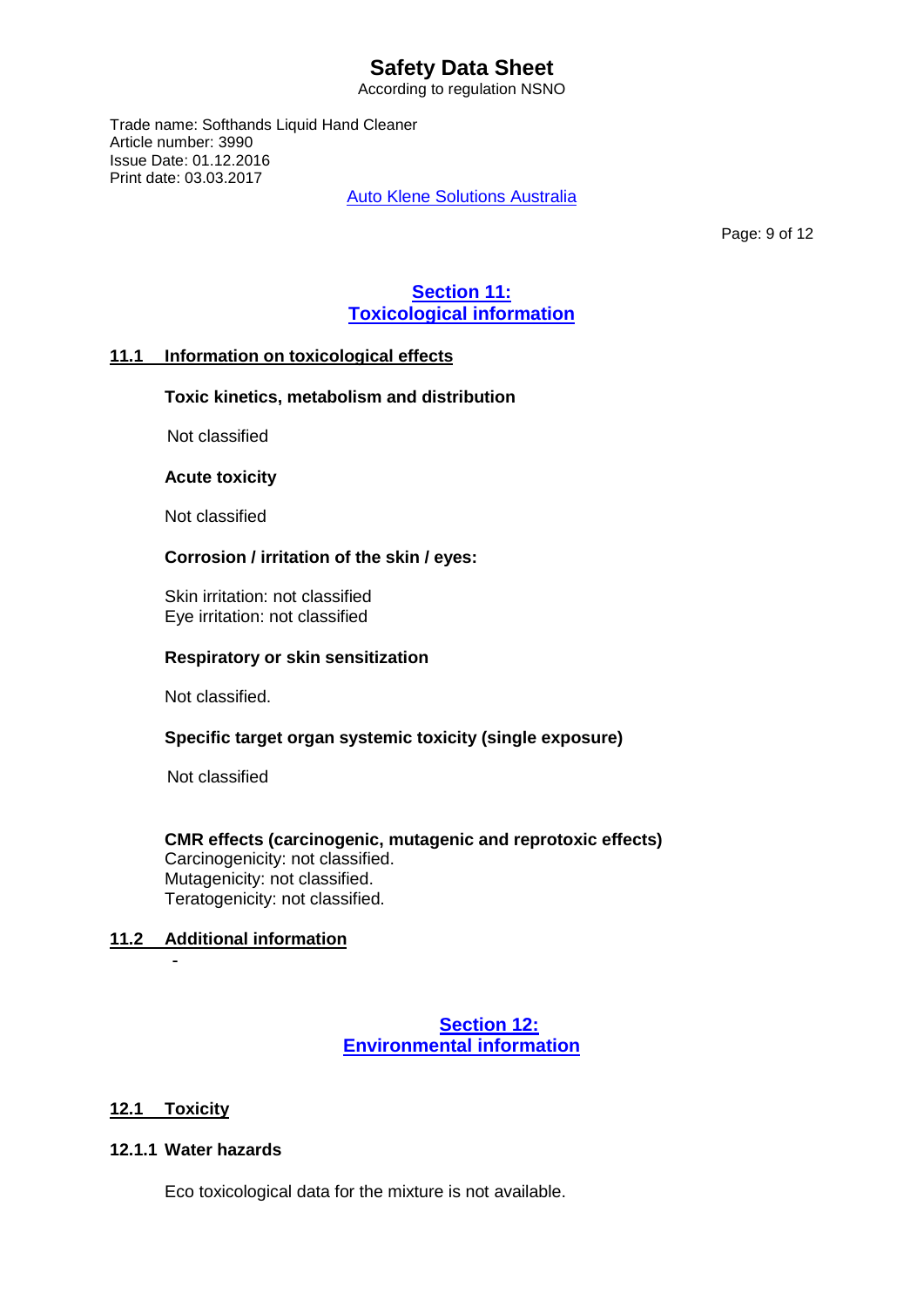According to regulation NSNO

Trade name: Softhands Liquid Hand Cleaner Article number: 3990 Issue Date: 01.12.2016 Print date: 03.03.2017

Auto Klene Solutions Australia

Page: 10 of 12

## **12.2 Persistence and degradability**

#### **Biological degradability**

|                | Inoculum | <b>Parameters</b> | <b>Degradability</b> | <b>Method</b>                                          | <b>Comment</b>                       |
|----------------|----------|-------------------|----------------------|--------------------------------------------------------|--------------------------------------|
| <b>Mixture</b> |          |                   | $>90\%$              | OECD 301A<br>(95% 21d mod.<br>OECD-<br>Screening-Test) | Easilv<br>biologically<br>dearedable |

## **12.3 Bioaccumulative Potential**

No data available

## **12.4 Mobility in soil**

**Evaluation/classification:** Dissolves in water.

## **12.5 Result of the PBT and vPvB assessment**

The mixture is not seen as persistent, bio-accumulative or toxic (PBT). The mixture is not seen as very persistent or very bioaccumulative (vPvB).

## **12.6 Other environmentally harmful effects**

No data available

## **Section 13: Disposal considerations**

## **13.1 Procedures for waste management**

## **13.1.1 Disposal of the product and its packaging**

Recycle wherever possible or consult manufacturer for recycling options. Consult State Land Authority for disposal. Bury or incinerate residue at an approved site. Recycle containers if possible or dispose of in an authorized landfill.

Ensure that the disposal of material is carried out in accordance with Hazardous Substances ( Disposal) Regulations 2001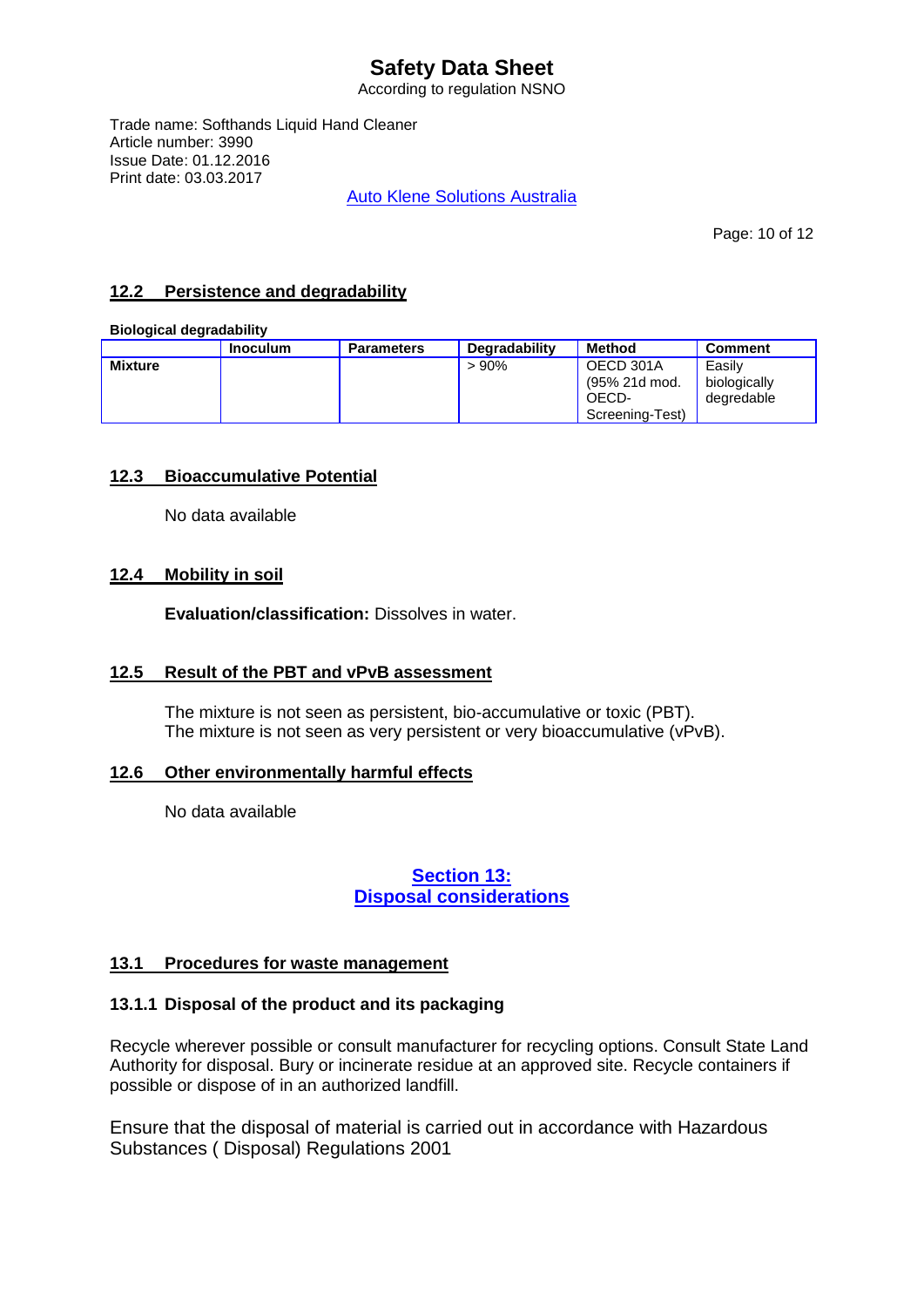According to regulation NSNO

Trade name: Softhands Liquid Hand Cleaner Article number: 3990 Issue Date: 01.12.2016 Print date: 03.03.2017

Auto Klene Solutions Australia

Page: 11 of 12

## **Section 14: Transport information**

|                                   | <b>Land transport</b><br>(ADR/RID) | <b>Inland waterways</b><br>transport (ADN) | <b>Maritime transport</b><br>(ADN) | <b>Airlift</b><br>(ICAO-TI/IATA) |
|-----------------------------------|------------------------------------|--------------------------------------------|------------------------------------|----------------------------------|
| <b>UN Number</b>                  | n.a.                               | n.a.                                       | n.a.                               | n.a.                             |
| UN proper<br>shipping name        | n.a                                | n.a.                                       | n.a.                               | n.a.                             |
| <b>Transport hazard</b><br>class  | n.a.                               | n.a                                        | n.a.                               | n.a.                             |
| <b>Hazard label</b>               | n.a.                               | n.a.                                       | n.a.                               | n.a.                             |
| <b>Packaging group</b>            | n.a.                               | n.a.                                       | n.a.                               | n.a.                             |
| <b>Tunnel restriction</b><br>code | n.a.                               |                                            |                                    |                                  |
| Hazard No. /<br>Kemler No.        | n.a                                |                                            |                                    |                                  |
| <b>Limited quantity</b>           | n.a                                | n.a                                        | n.a                                | n.a                              |
| <b>Special provision</b>          | $\blacksquare$                     |                                            |                                    |                                  |
| Environmental<br>hazards          | n.a.                               | n.a.                                       | n.a.                               | n.a.                             |

## **Section 15: Legislations**

## **15.1 Regulation for safety, health and environmental protection / specific regulations for the substance or the mixture**

Information on the VOC directive: not classified.

## **15.1.2 National regulations**

Water hazard class:  $1 =$  low hazard to waters

## **Section 16: Disclosures and notices**

## **16.1 Update notes**

The information given here should describe the product in terms of the necessary safety precautions, they are not meant to assure certain properties and are based on the present state of our knowledge. Liability is excluded.